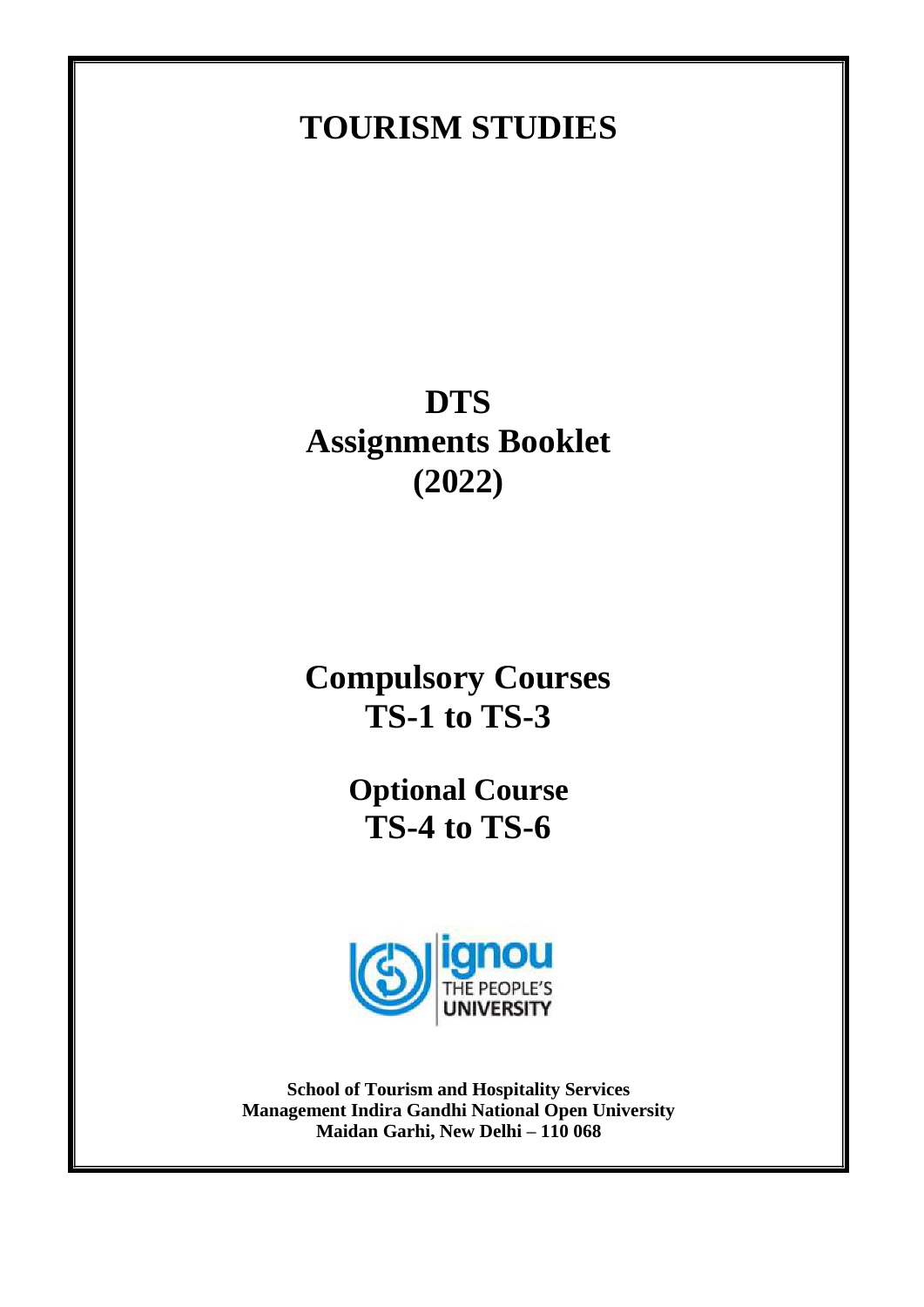## **DTS ASSIGNMENTS**

#### **TOURISM STUDIES ASSIGNMENTS**

Dear Student,

You will have to do one Tutor Market Assignment (TMA) in each of the courses in Tourism **Studies** 

Before attempting the assignments please read the instructions provided in the Programme Guide for Tourism Studies. In this despatch we are sending you the Assignments for TS-1 to TS-3 (compulsory courses) and TS-4 to TS-6 (optional courses). *Students are advised to attempt only one opted course from TS-4 to TS-6.*

**Note**: All Assignments must be **submitted in time** and they should be **sent to the Coordinator of your Study Centre**. You must mention your Enrolment Number, Name, Address, Assignment Code and Study Centre Code on the first page of the assignment.

**You must obtain a receipt from the Study Centre for the assignments submitted and retain it**. If possible, keep a photocopy of the assignments with you.

**After evaluation, the assignments have to be returned to you by the Study Centre. Please insist for this and keep them as a record with you**. The Study Centre has to send the marks to Students Evaluation Division at IGNOU, New Delhi.

#### **GUIDELINES FOR DOING ASSIGNMENTS**

We expect you to answer each question in about 700/500 words or as mentioned in the assignments. You will find it useful to keep the following points in mind:

- 1) **Planning**: Read the assignments carefully. Go through the Units on which they are based. Make some points regarding each question and then rearrange them in a logical order.
- 2) **Organisation**: Be a little selective and analytic before drawing up a rough outline of your answer. Give adequate attention to your introduction and conclusion.

Make sure that your answer:

- a) is logical and coherent;
- b) has clear connections between sentences and paragraphs; and
- c) is written correctly giving adequate consideration to your expression, style and presentation.
- 3) **Presentation**: Once you are satisfied with your answer, you can write down the final version for submission, writing each answer neatly and underlining the points you wish to emphasise.

Wishing you all the best,

**Prof. Paramita Suklabaidya Programme Coordinator, DTS**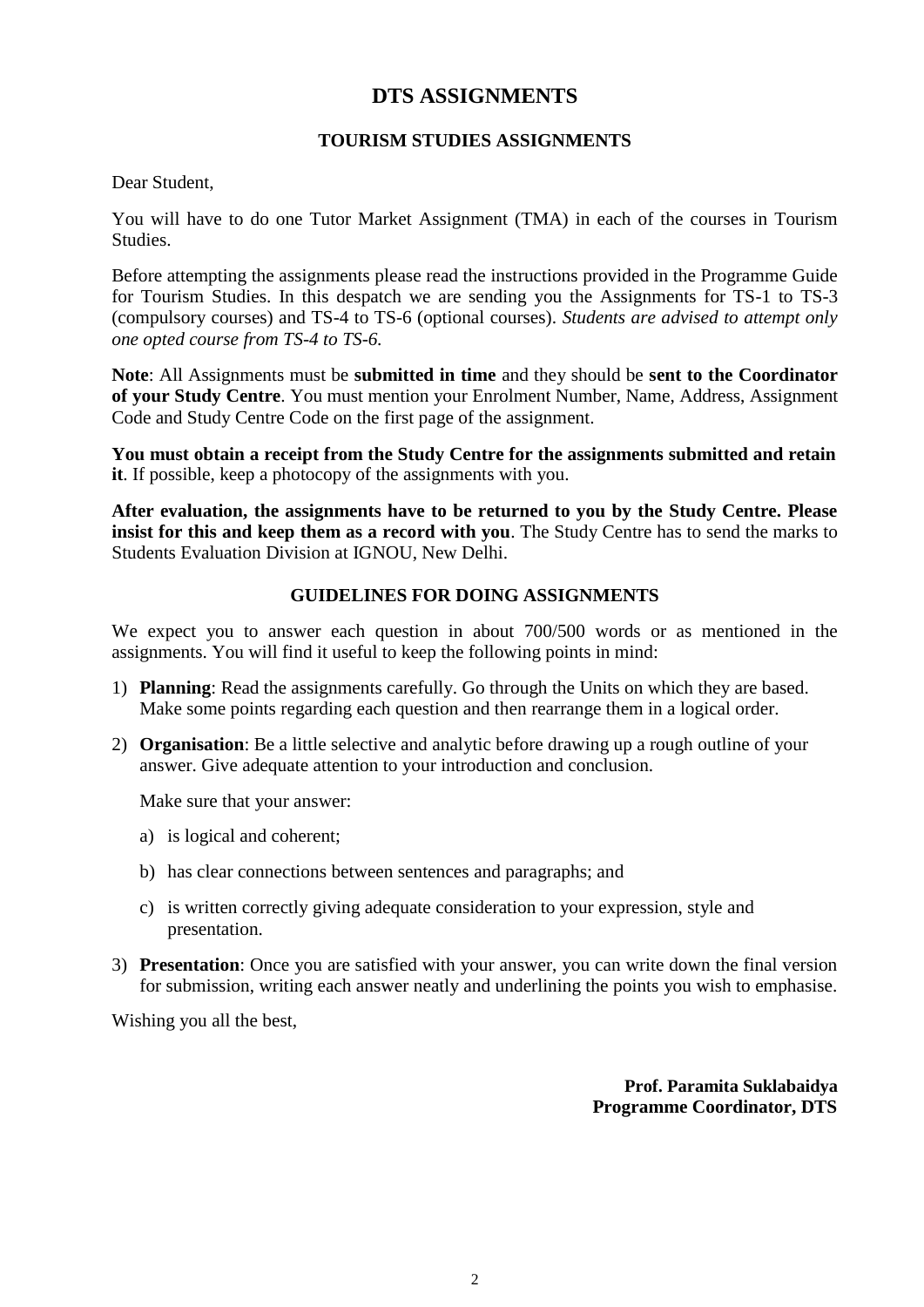### **ASSIGNMENT SUBMISSION SCHEDULE**

| <b>Compulsory Course</b> | <b>Last Date</b> | <b>Optional Course</b> | <b>Last Date</b> |
|--------------------------|------------------|------------------------|------------------|
| $TS-1$                   | April 15, 2022   | $TS-4$                 | October 15, 2022 |
| $TS-2$                   | April 15, 2022   | $TS-5$                 | October 15, 2022 |
| $TS-3$                   | October 15, 2022 | $TS-6$                 | October 15, 2022 |

# **For January Session**

# **For July Session**

| <b>Compulsory Course</b> | <b>Last Date</b> | <b>Optional Course</b> | <b>Last Date</b> |
|--------------------------|------------------|------------------------|------------------|
| $TS-1$                   | October 15, 2022 | $TS-4$                 | April 15, 2023   |
| $TS-2$                   | October 15, 2022 | $TS-5$                 | April 15, 2023   |
| $TS-3$                   | April 15, 2023   | TS-6                   | April 15, 2023   |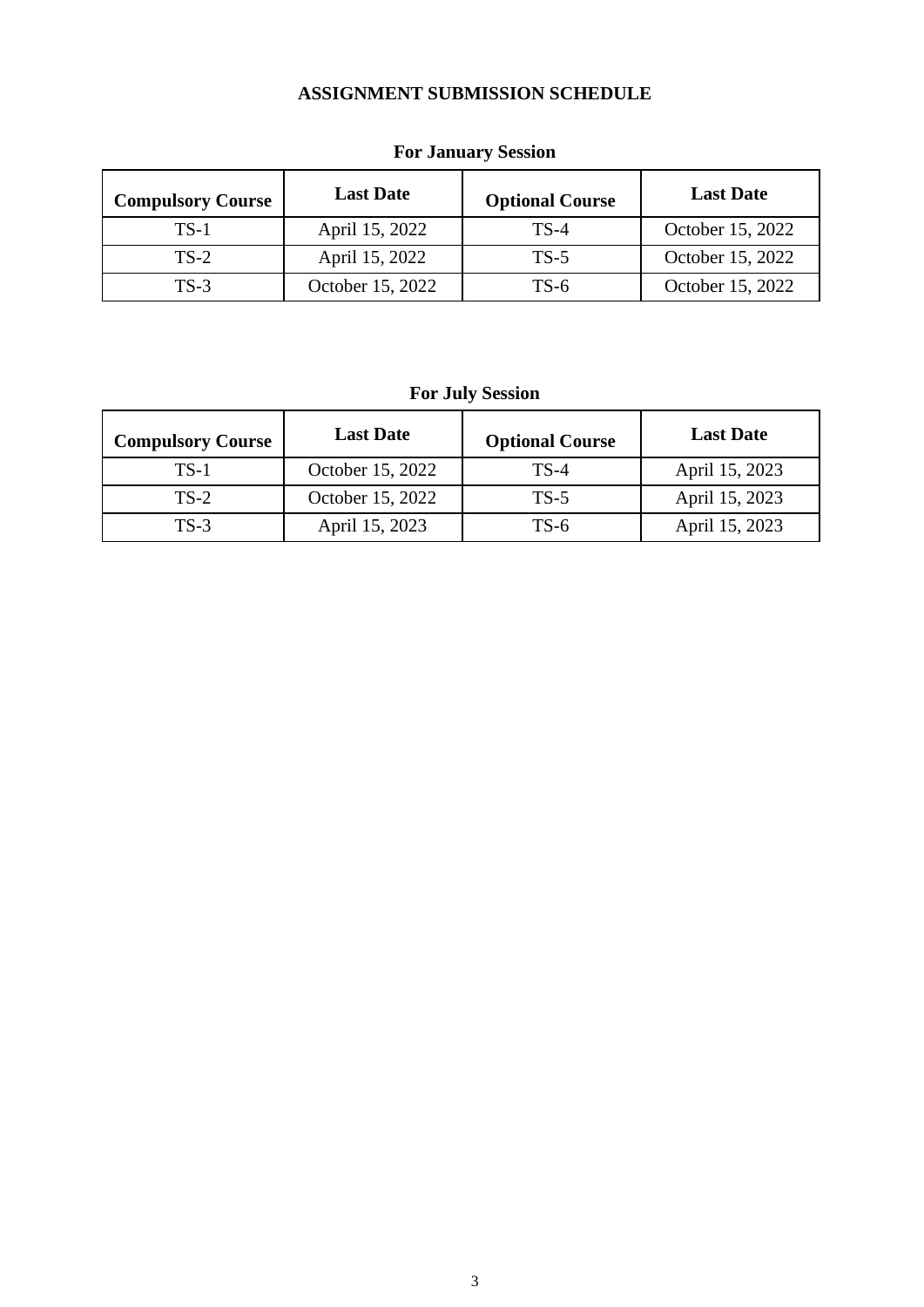#### **TS- 1 FOUNDATION COURSE IN TOURISM (TUTOR MARKED ASSIGNMENT)**

#### **Note: This TMA consists of ten questions, out of which you have to attempt any five. The question carries 20 marks each and should be answered in about 600 words each. Send your TMA to the coordinator of your Study Centre.**

|    | 1. Discuss the economic impacts of tourism in context of a developing economy. Write a                                                            |             |
|----|---------------------------------------------------------------------------------------------------------------------------------------------------|-------------|
|    | short paragraph on impact of Covid-19 on tourism economy of India.                                                                                | 20          |
|    | 2. Elaborate the relationship between infrastructure and tourism. Support your answer with                                                        |             |
|    | suitable examples.                                                                                                                                | 20          |
| 3. | What do you understand by performing arts? Discuss the role of performing arts in                                                                 |             |
|    | destination development.                                                                                                                          | 20          |
|    | 4. Discuss Buddhism as a religion along with the famous Buddhist Circuit as a successful                                                          |             |
|    | tourism product.                                                                                                                                  | 20          |
|    | 5. Elaborate the relevance of maps and charts for a tourism entrepreneur. Discuss the                                                             |             |
|    | importance of Salva sutra and Arthashastra in history of map making in India.                                                                     | 20          |
| 6. | What is the importance of information for tourism industry? What are the various                                                                  |             |
|    | sources used by tourism professionals to gather relevant information?                                                                             | 20          |
| 7. | Differentiate between a guide and an escort.                                                                                                      | 20          |
| 8. | Write short notes on any two of the following:                                                                                                    | $10x2 = 20$ |
|    | a) Multiplier effect in tourism<br>Five major tourist attractions related to Sikhism<br>b)<br>Threats and Obstacles to tourism<br>$\mathcal{C}$ ) |             |
|    | 9. What are the various types of tourist accommodations? Discuss the Air BnB model of                                                             |             |
|    | accommodation in brief.                                                                                                                           | 20          |
|    | 10. Discuss the historical evaluation and development of tourism in India.                                                                        | 20          |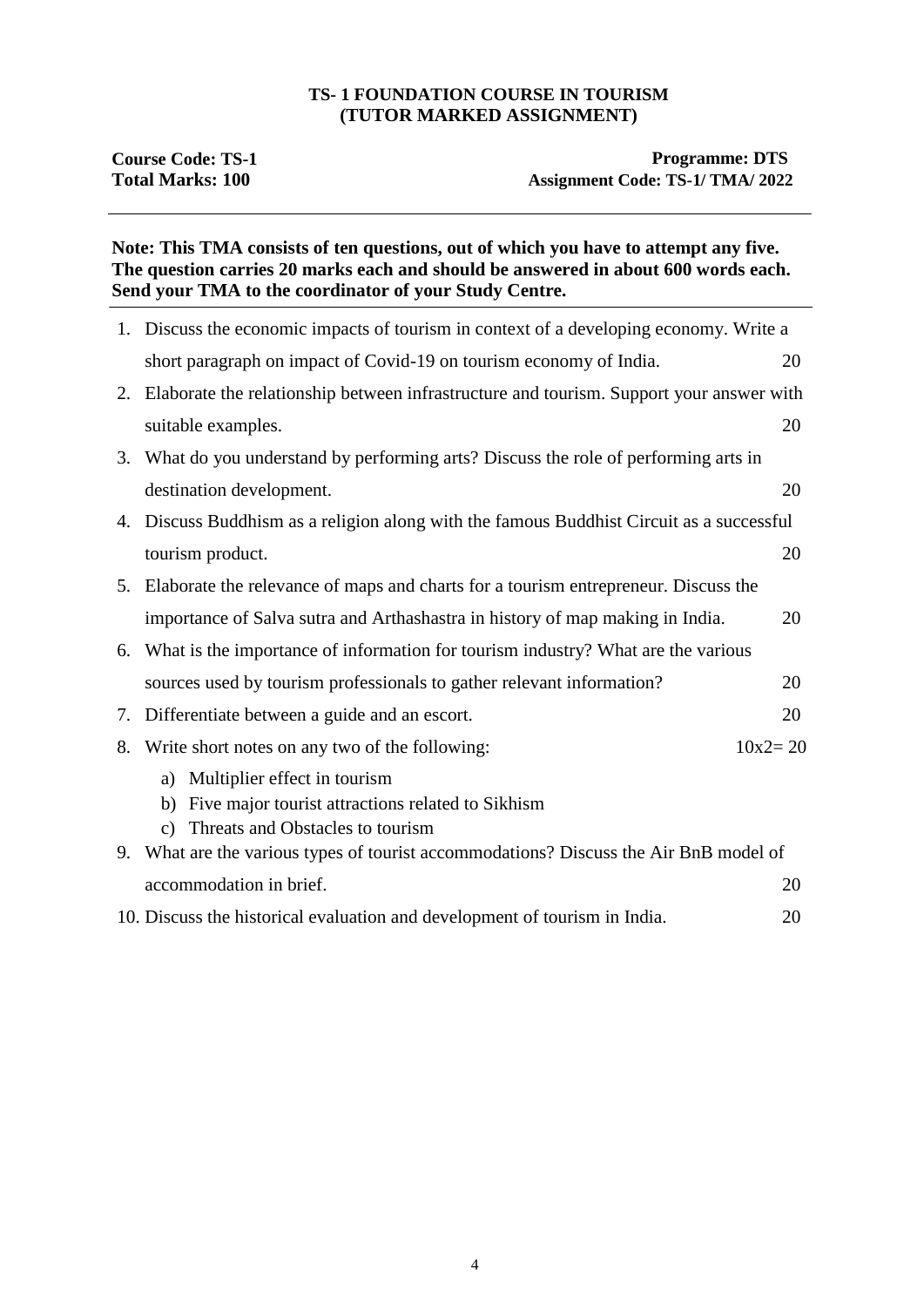| TS 2: Tourism Development: Products, Operations and Case Studies |  |
|------------------------------------------------------------------|--|
| (TUTOR MARKED ASSIGNMENT)                                        |  |

|    | <b>Course Code: TS-2</b><br><b>Total Marks: 100</b>                                                                                                                                                                                  | <b>Programme: DTS</b><br><b>Assignment Code: TS-2/TMA/2022</b> |             |
|----|--------------------------------------------------------------------------------------------------------------------------------------------------------------------------------------------------------------------------------------|----------------------------------------------------------------|-------------|
|    | Note: This TMA consists of ten questions, out of which you have to attempt any five.<br>The question carries 20 marks each and should be answered in about 600 words each.<br>Send your TMA to the coordinator of your Study Centre. |                                                                |             |
| 1. | How does the knowledge of world tourism trends help in tourist development?                                                                                                                                                          |                                                                | 20          |
| 2. | Discuss the problems faced by escorts and tourist while conducting a city tour.                                                                                                                                                      |                                                                | 20          |
| 3. | What is "Path Finder"? How did the Sherpa evolved into a path finder?                                                                                                                                                                |                                                                | 20          |
| 4. | How can local customs help to make a visitors experience more memorable? Give                                                                                                                                                        |                                                                |             |
|    | suitable examples.                                                                                                                                                                                                                   |                                                                | 20          |
| 5. | What is the importance of fair and festivals in travel and tourism field? Why is it                                                                                                                                                  |                                                                |             |
|    | important to exercise caution in developing local fairs as tourist attractions?                                                                                                                                                      |                                                                | 20          |
| 6. | Discuss the relationship between adventure, sports and tourism.                                                                                                                                                                      |                                                                | 20          |
| 7. | How can one link festivals with tourism promotion? Discuss by giving suitable                                                                                                                                                        |                                                                |             |
|    | examples.                                                                                                                                                                                                                            |                                                                | 20          |
|    | 8. Write an essay on "Palace on wheels".                                                                                                                                                                                             |                                                                | 20          |
|    | 9. Write shot notes on.                                                                                                                                                                                                              |                                                                | $10x2 = 20$ |
|    | Railway Package Tours<br>a)                                                                                                                                                                                                          |                                                                |             |
|    | b) PATA Travel Marts                                                                                                                                                                                                                 |                                                                |             |
|    | 10. Write shot notes on.                                                                                                                                                                                                             |                                                                | $10x2 = 20$ |
|    | a) European Tourist Markets                                                                                                                                                                                                          |                                                                |             |
|    | b) Highway Tourism                                                                                                                                                                                                                   |                                                                |             |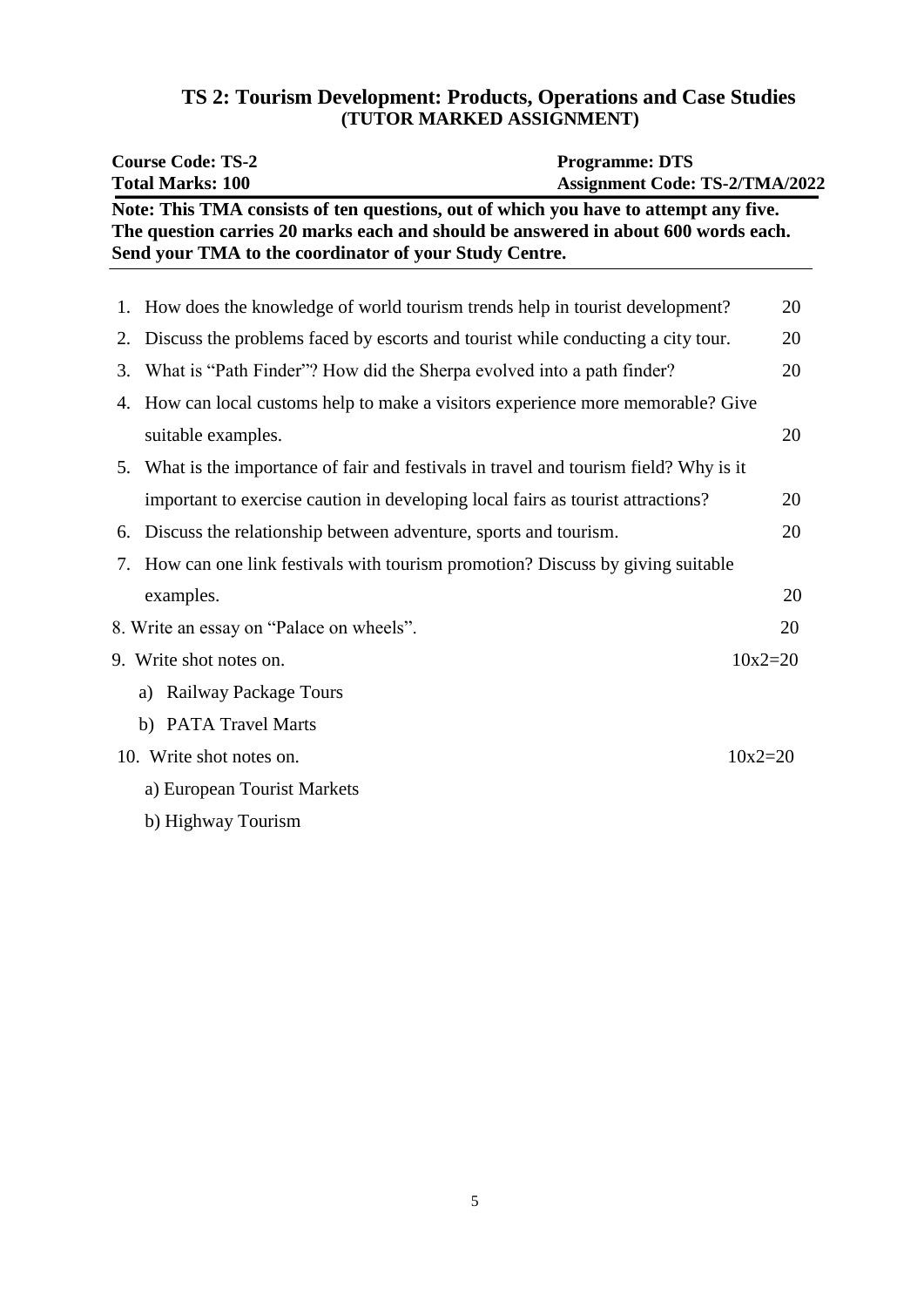#### **TS-3 MANAGEMENT IN TOURISM (TUTOR MARKED ASSIGNMENT)**

**Course Code: TS-3 Programme: DTS**<br> **Programme: DTS**<br> **Programme: DTS**<br> **Assignment Code: TS-3/ TMA/ 20** Assignment Code: TS-3/ TMA/ 2022

**Note: This TMA consists of ten questions, out of which you have to attempt any five. The question carries 20 marks each and should be answered in about 600 words each. Send your TMA to the coordinator of your Study Centre.**

|    | 1. What do you understand by Entrepreneurship? What are the qualities to become a successful       |          |
|----|----------------------------------------------------------------------------------------------------|----------|
|    | entrepreneur in tourism sector?                                                                    | 20       |
| 2. | Define an organization. Briefly discuss four types of organizational structures.                   | 20       |
| 3. | What do you understand by convention tourism? Discuss in detail about convention                   |          |
|    | tourism.                                                                                           | 20       |
|    | 4. What do you understand by interpersonal behaviour? Explain the importance of ego states         | in       |
|    | analyzing interpersonal behaviour.                                                                 | 20       |
|    | 5. Discuss in detail about Human Resource planning. What role appraisal system plays in            |          |
|    | motivating employees?                                                                              | 20       |
|    | 6. As a tourism entrepreneur which financial aspect will you consider ensuring effective financial |          |
|    | management of your firm?                                                                           | 20       |
|    | 7. List the steps for setting up a Tour Operator Company. Why do you think it is important         | to       |
|    | provide quality service in tourism?                                                                | 20       |
|    | 8. Write short notes on the following:                                                             | $5x4=20$ |
|    | a) Sole proprietorship                                                                             |          |
|    | Skills for effective supervision in tourism<br>b)                                                  |          |
|    | Role of trade fairs in tourism<br>c)                                                               |          |
|    | Steps in decision making<br>d)                                                                     |          |
|    | 9. Discuss the role of menu in a successful restaurant venture. Which factors will you take        | into     |
|    | account while deciding a menu for a restaurant?                                                    | 20       |
|    | 10. Write in detail about transport services in tourism. How can one do forecast in<br>transport   |          |
|    | services?                                                                                          | 20       |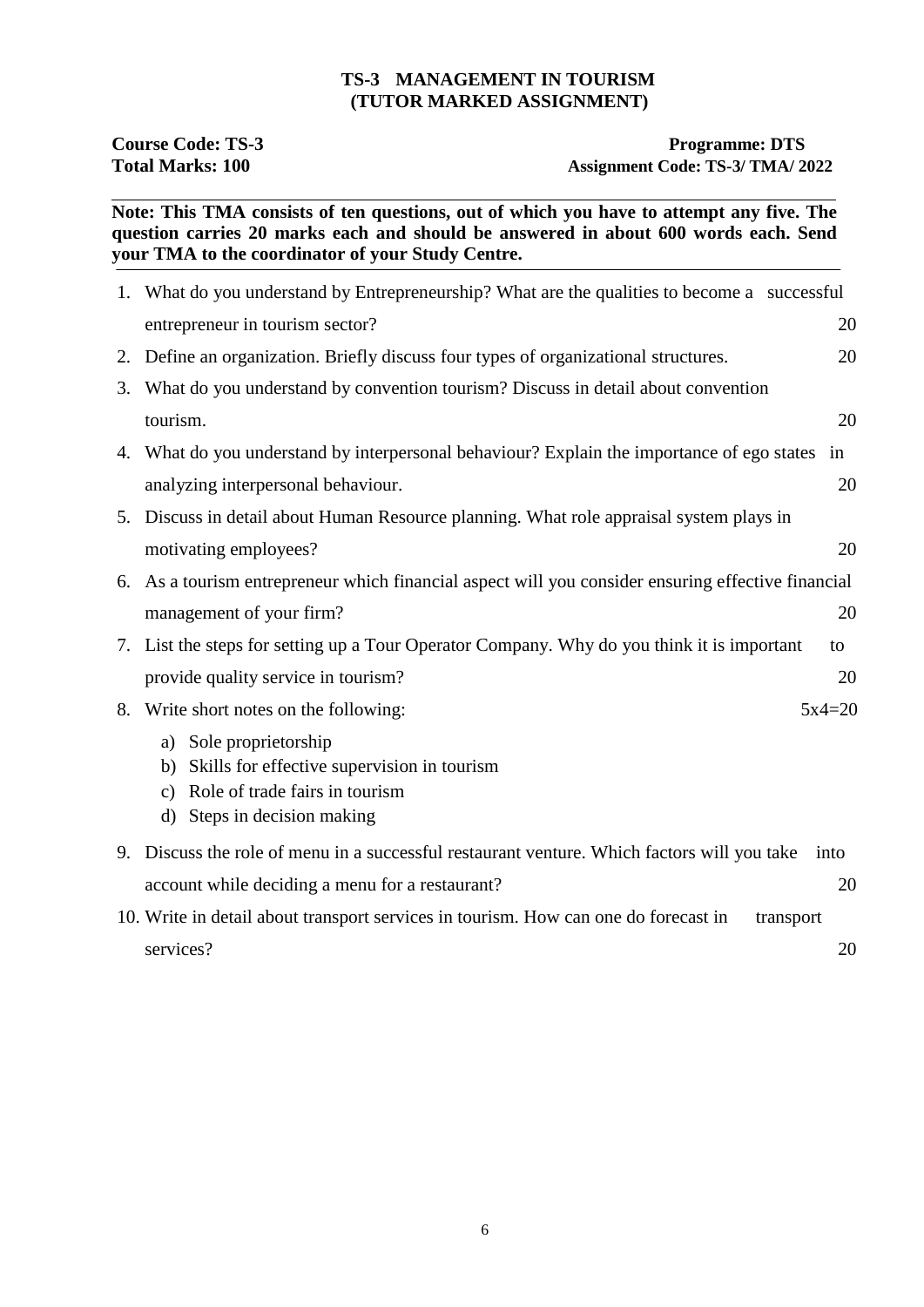## **TS 4: Indian Culture: Perspective for Tourism (TUTOR MARKED ASSIGNMENT)**

|    | <b>Course Code: TS-4</b><br><b>Total Marks: 100</b>                                                                                       | <b>Programme: DTS</b><br><b>Assignment Code: TS-4/TMA/2022</b> |
|----|-------------------------------------------------------------------------------------------------------------------------------------------|----------------------------------------------------------------|
|    | Note: Attempt any five in about 600 words each. Each question carries 20 marks.<br>Send your TMA to the Coordinator of your Study Centre. |                                                                |
| 1. | What do you understand by culture? Elaborate its determinants.                                                                            | 20                                                             |
| 2. | Why conservation and preservation of artistic and cultural heritage is necessary? Give suitable                                           |                                                                |
|    | examples.                                                                                                                                 | 20                                                             |
| 3. | Give a brief account of social impact of Jainism and Buddhism.                                                                            | 20                                                             |
| 4. | Write an essay on "Music: Genesis and Development".                                                                                       | 20                                                             |
| 5. | Describe the role of Indian Cinema in promotion of destinations. Give suitable examples.20                                                |                                                                |
| 6. | Discuss features of colonial architecture styles.                                                                                         | 20                                                             |
| 7. | Write short notes on:                                                                                                                     | $10x2 = 20$                                                    |
|    | The Archaeology of Ganga Valley<br>a)                                                                                                     |                                                                |
|    | b) Antiquities                                                                                                                            |                                                                |
| 8. | Critically analyse attempts made by Indian Government to protect the interests of Indian handloom                                         |                                                                |
|    | sector.                                                                                                                                   | 20                                                             |
| 9. | Write short notes on following tribes:                                                                                                    | $10x2 = 20$                                                    |
|    | a) Bhotia                                                                                                                                 |                                                                |
|    | b) Santhal                                                                                                                                |                                                                |
|    | 10. Examine the problems of current tourism policy of Government of India. How to minimise problems                                       |                                                                |
|    | of current tourism policy?                                                                                                                | 20                                                             |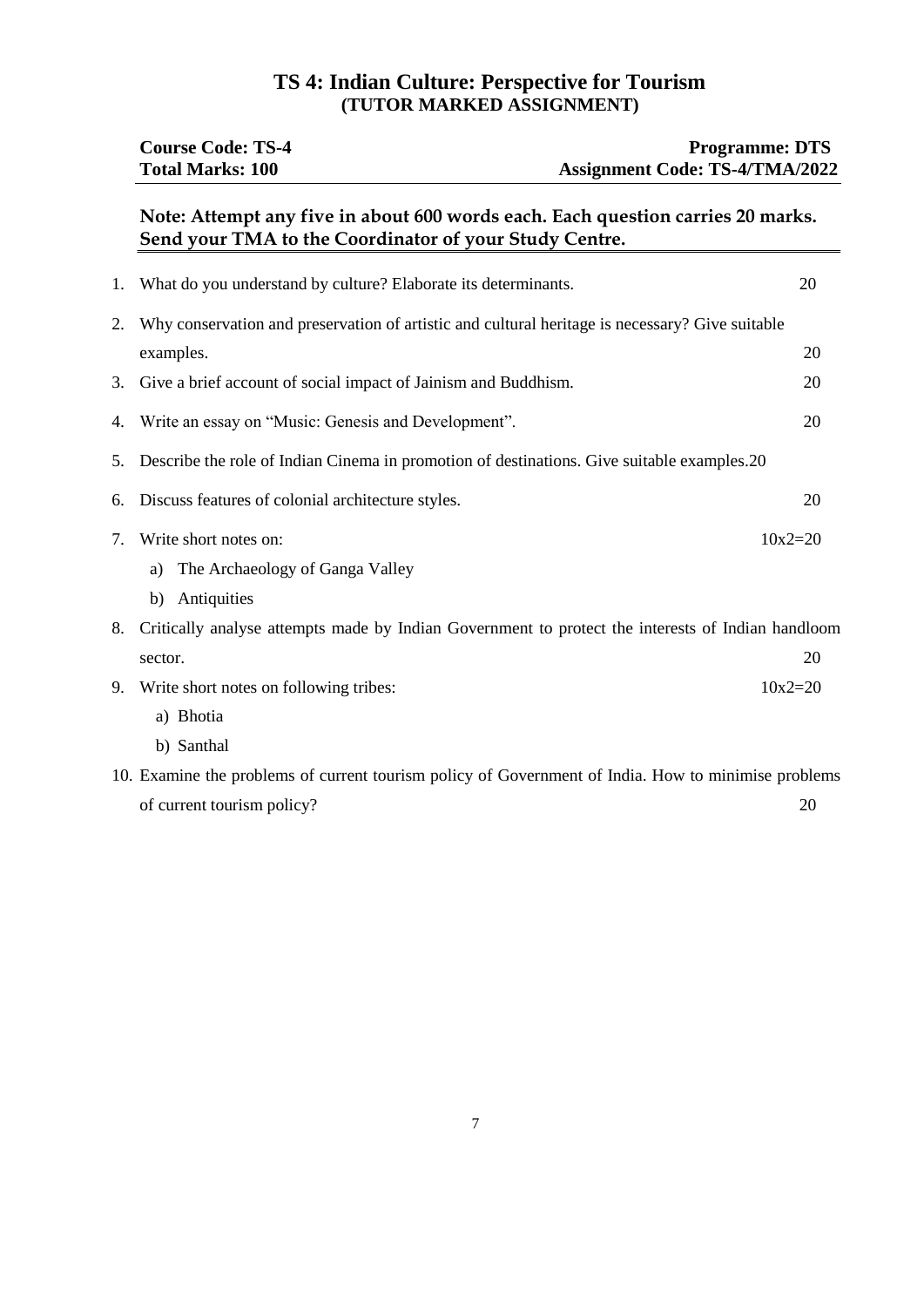## **TS-5: ECOLOGY, ENVIRONMENT AND TOURISM TUTOR MARKED ASSIGNMENT**

| <b>Course Code: TS-5</b> | <b>Programme: DTS</b>                 |
|--------------------------|---------------------------------------|
| <b>Total Marks: 100</b>  | <b>Assignment Code: TS-5/TMA/2022</b> |

#### **Note: Attempt any five in about 600 words each. Each question carries 20 marks. Send your TMA to the Coordinator of your Study Centre.**

| 1. Discuss the concept of environment and its conservation in the Indian philosophical tradition.                                                                                                                                                                          | 20           |
|----------------------------------------------------------------------------------------------------------------------------------------------------------------------------------------------------------------------------------------------------------------------------|--------------|
| 2. What do you understand by Ecosystem? Explain the different components of the ecosystem.                                                                                                                                                                                 | 20           |
| 3. What are the different Biomes of India? How can the biomes be used as a tool for Tourism Promotion?<br>Support your answer with suitable examples.                                                                                                                      | 20           |
| 4. Define Biodiversity. Explain the relationship between Biodiversity and Tourism Industry with the help<br>of examples.                                                                                                                                                   | 20           |
| 5. Differentiate between the following:<br>Abiotic and Biotic Environment<br>i)<br>Food Chain and Food Web<br>$\mathbf{ii}$<br>iii) Commensalism and Mutualism<br>iv) Temperate Deciduous Forests and Tropical Deciduous Forests<br>Hill Tourism and Coastal Resorts<br>V) | $4 X 5 = 20$ |
| 6. What is resource partitioning? Explain its ecological significance with the help of examples.                                                                                                                                                                           | 20           |
| 7. What do you understand by the term 'Community' and 'Regional Assets'? Explain the inter-<br>relationship between the two with the help of examples.                                                                                                                     | 20           |
| 8. Explain the concept of Alternative tourism with appropriate examples.                                                                                                                                                                                                   | 20           |
| 9. Discuss the impact of tourism activities on the Environment. Suggest possible ways to minimize<br>negative environmental impact of tourism.                                                                                                                             | 20           |
| 10. Write short notes on any two of the following:<br><b>Multiplier Effect</b><br>$\ddot{i}$<br>ii) Wetland<br>iii) Carrying Capacity                                                                                                                                      | $2X10 = 20$  |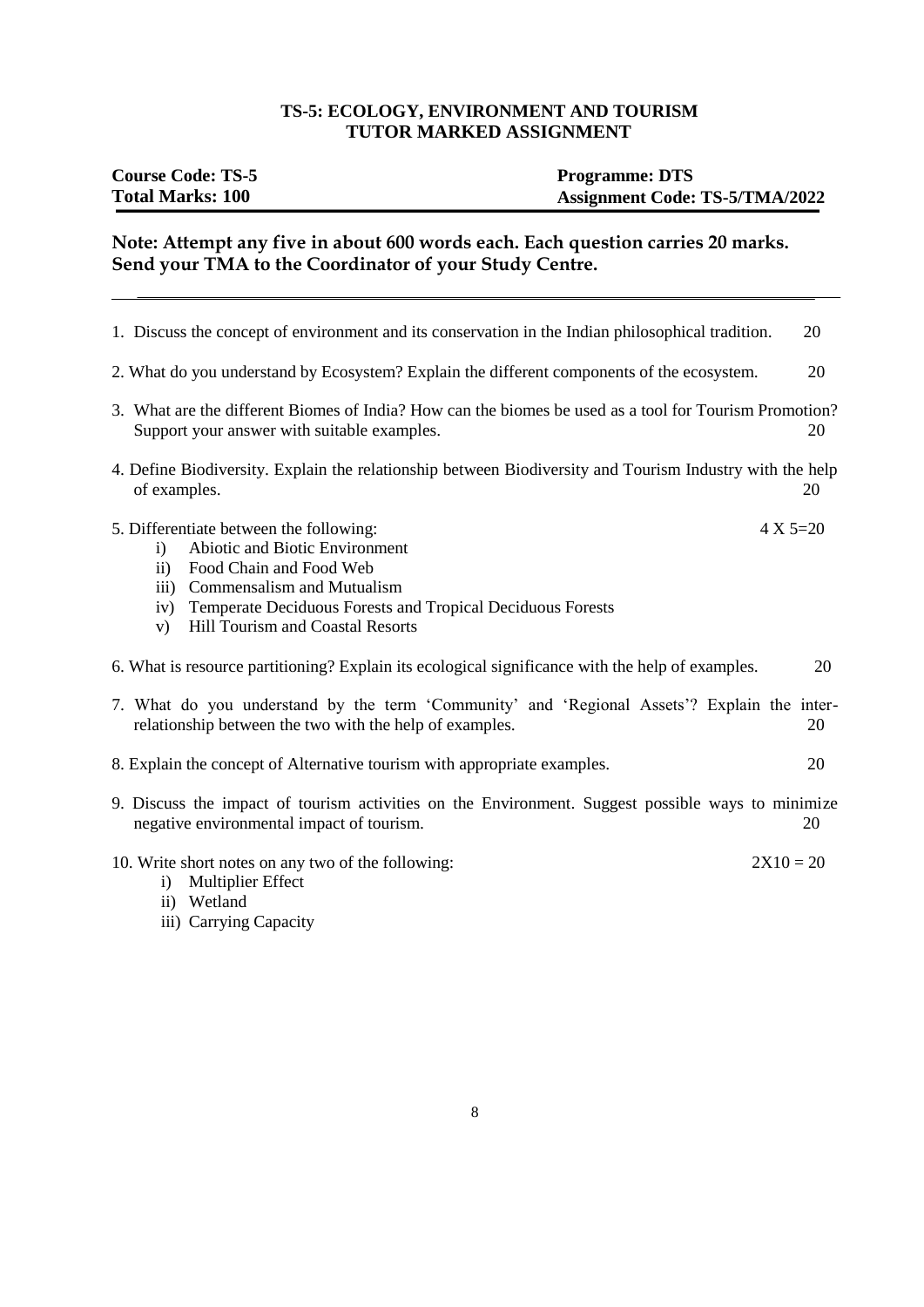#### **TS-6: TOURISM MARKETING (TUTOR MARKED ASSIGNMENT)**

| <b>Course Code: TS-6</b> | <b>Programme: DTS</b>                 |
|--------------------------|---------------------------------------|
| <b>Total Mark: 100</b>   | <b>Assignment Code: TS-6/TMA/2022</b> |

#### **Note: This TMA consists of ten questions, out of which you have to answer any five. The questions carry 20 marks each and should be answered in about 600 words each. Send your TMA to the Coordinator of your Study Centre.**

| 1. Give an account of the evolution of Marketing. Why is marketing important in tourism?                                                                                                                                                                                                                                           | 20 |
|------------------------------------------------------------------------------------------------------------------------------------------------------------------------------------------------------------------------------------------------------------------------------------------------------------------------------------|----|
| 2. Discuss giving suitable examples the application of the market segmentation concept in tourism.                                                                                                                                                                                                                                 | 20 |
| 3. Elaborate the steps of conducting a Marketing Research.                                                                                                                                                                                                                                                                         | 20 |
| 4. Write short notes on the following in about 150 words each:<br>$(5x4=20)$<br>a) Forecasting in Tourism<br><b>Familiarisation tours</b><br>b)<br>c) Questionnaire<br>d) Socially Responsible Marketing                                                                                                                           |    |
| 5. Write a detailed note on the Marketing Mix in tourism.                                                                                                                                                                                                                                                                          | 20 |
| 6. Discuss the role of NGO's in the development of tourism.                                                                                                                                                                                                                                                                        | 20 |
| 7. Citing suitable examples, discuss the role of events, activities and individual in the marketing of<br>a destination.                                                                                                                                                                                                           | 20 |
| 8. As the Marketing Manager of a 5 star hotel, how would you design its marketing strategy?                                                                                                                                                                                                                                        | 20 |
| 9. Elaborate the objectives of airline scheduling. Also explain the schedule planning process.                                                                                                                                                                                                                                     | 20 |
| $\mathbf{10}$ $\mathbf{W}$ $\mathbf{1}$ $\mathbf{1}$ $\mathbf{1}$ $\mathbf{1}$ $\mathbf{1}$ $\mathbf{1}$ $\mathbf{1}$ $\mathbf{1}$ $\mathbf{1}$ $\mathbf{1}$ $\mathbf{1}$ $\mathbf{1}$ $\mathbf{1}$ $\mathbf{1}$ $\mathbf{1}$ $\mathbf{1}$ $\mathbf{1}$ $\mathbf{1}$ $\mathbf{1}$ $\mathbf{1}$ $\mathbf{1}$ $\mathbf{1}$ $\mathbf$ |    |

10. Why is market analysis necessary in Tour Operation Business? Discuss the various factors one should consider while designing a tour operators' product? 20